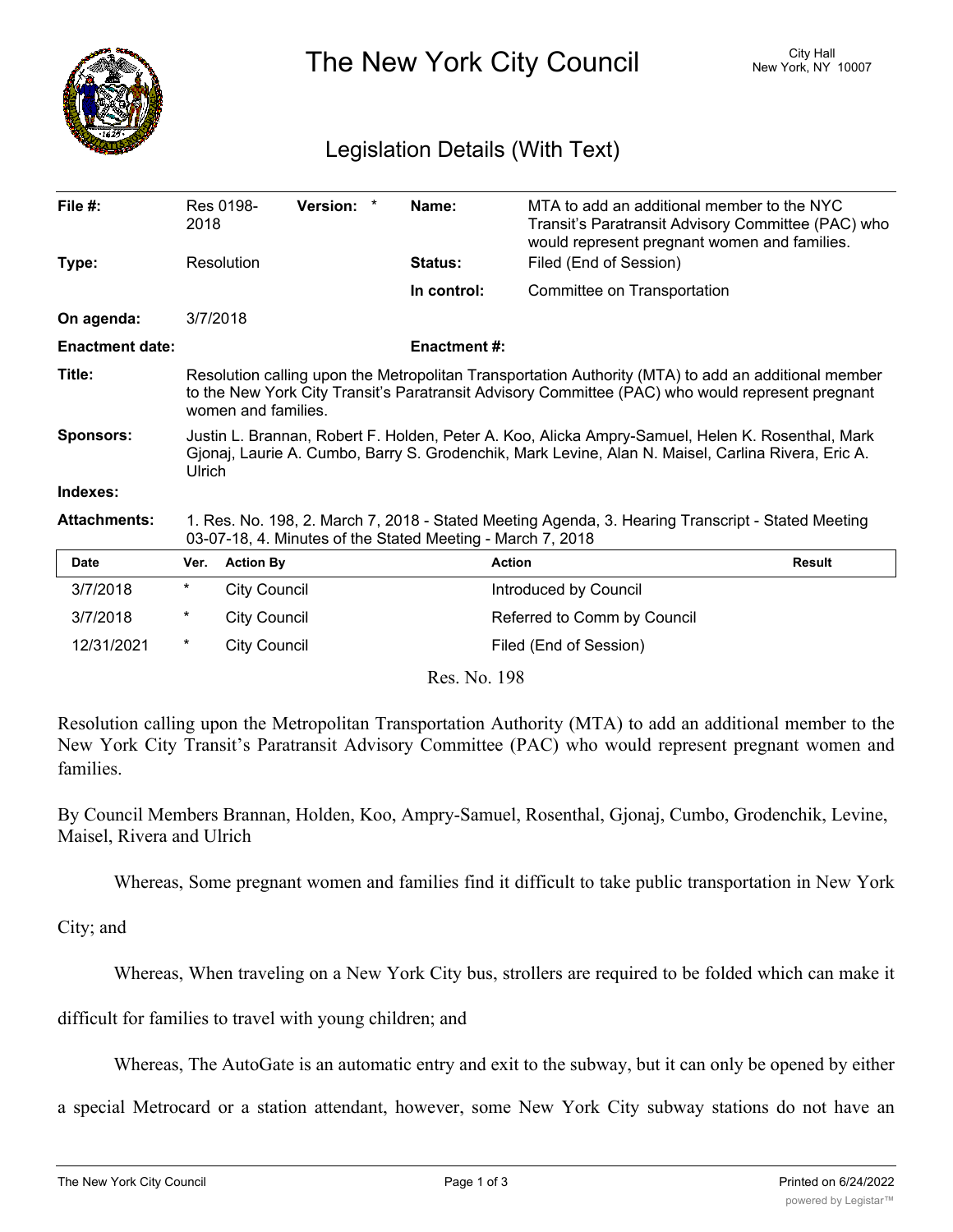## **File #:** Res 0198-2018, **Version:** \*

attendant which means that the AutoGate cannot be opened for a family traveling with a stroller; and

Whereas, In addition to the factors that impact families, some women find it difficult to use New York City's public transportation system while pregnant; and

Whereas, Changes in a woman's body during pregnancy may affect a woman's stability and posture and pregnancy can cause dizziness, headaches, and backaches; and

Whereas, Many pregnant commuters find it difficult to obtain a seat on a bus or a train because sometimes people refuse to give them a seat; and

Whereas, In order to better accommodate pregnant women who take public transportation, the Metropolitan Transportation Authority (MTA) launched a pilot program from May through September of 2017, as part of their 'Courtesy Counts' campaign; and

Whereas, The MTA gave out free buttons that say, "baby on board" and "please offer me a seat" to help make it easier for pregnant women and people with disabilities to obtain a seat on public transit; and

Whereas, The campaign was meant to incentivize people to give up their seat without having an awkward interaction, such as mistakenly implying someone is pregnant or has a disability; and

Whereas, The MTA's program is modeled after a program that began in London in 2005, when they created a button program for pregnant women and then later for people with disabilities; and Whereas, According to the MTA, London's government body, Transport for London, represents local transportation, has distributed approximately 130,000 buttons every year since 2005; and Whereas, While the MTA is taking steps to make the commuting experience more hospitable for pregnant women and people with disabilities, it would be beneficial to have a dedicated representative on the New York City Transit's Paratransit Advisory Committee (PAC) who could advocate for the needs of pregnant women and families; and

Whereas, PAC is an advisory body created to serve as a liaison between the disability community and